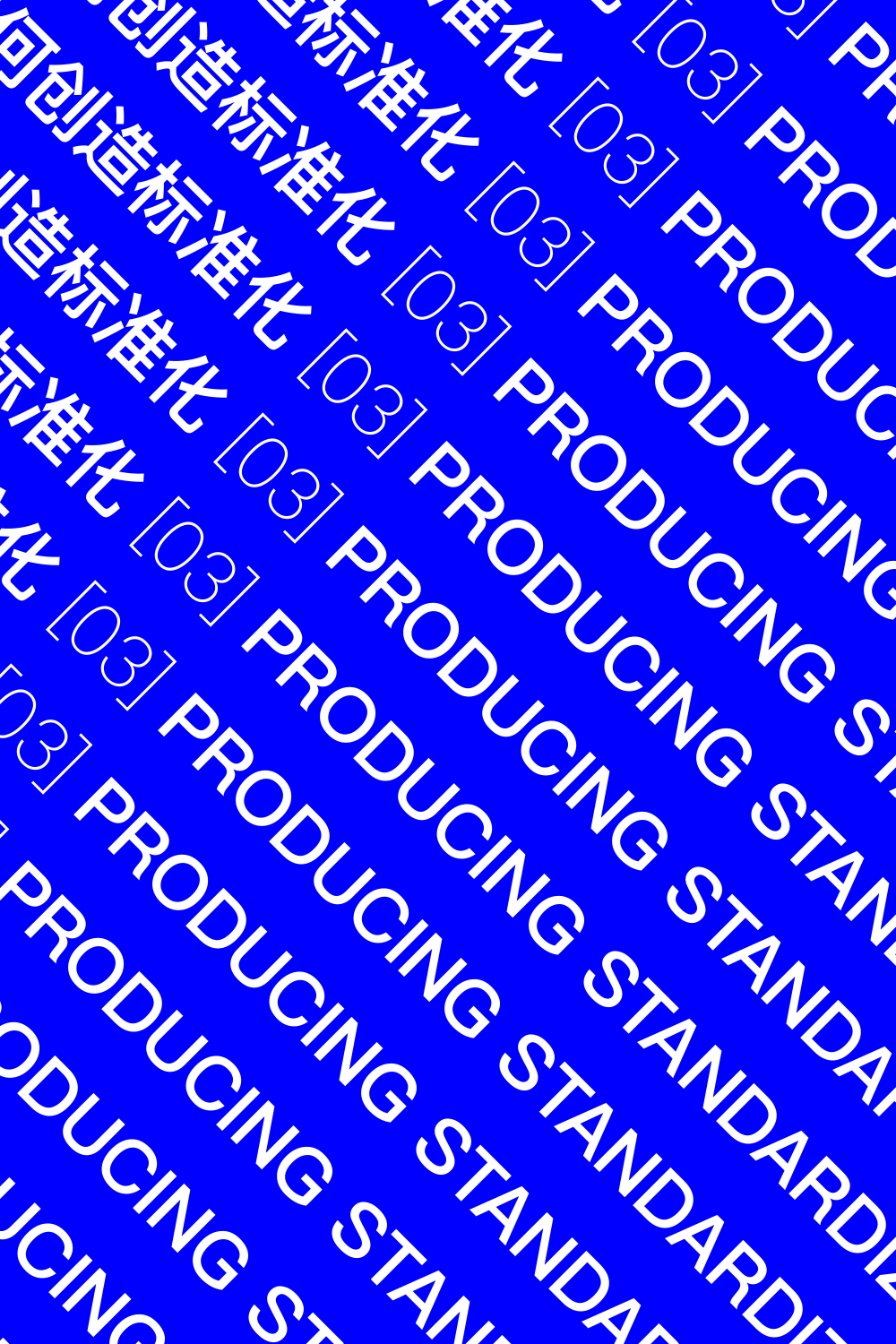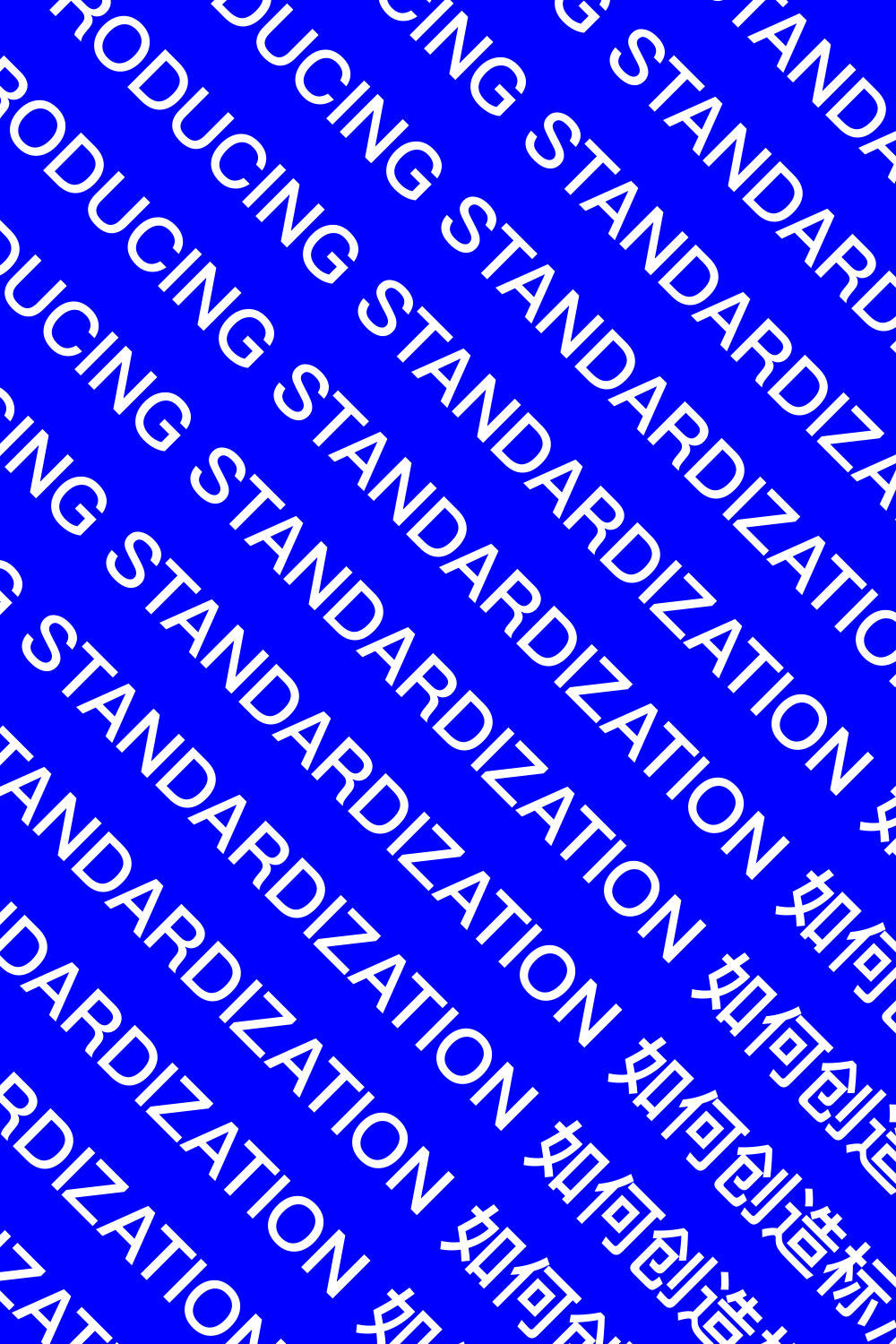![](_page_2_Figure_0.jpeg)

CONFORMITÉ EUROPÉENNE VS CHINA EXPORT.

The Conformité Européenne (CE) mark (white) is a common sight on products in North America and Europe. However the China Export mark (red) and CE mark are easily confused, understandable given they appear almost identical. The China Export Mark means the product was manufactured in China. No registration, testing, or auditing is required in order to use it. The mark can be used arbitrarily by Chinese manufacturers.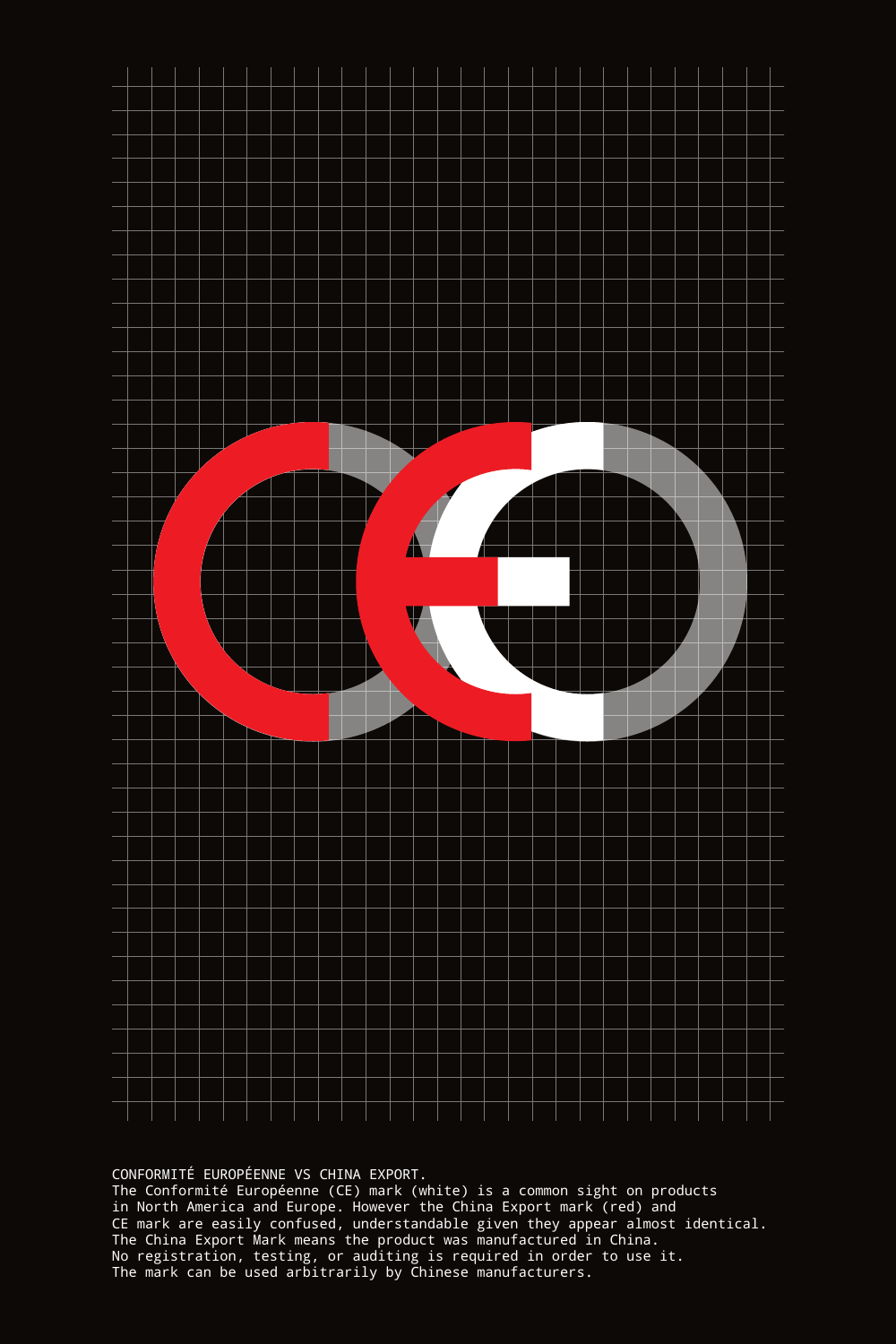# PRODUCING STANDARDIZATION: CHINESE BLOCKS IN NETWORKS

-------------------------------------------------------------------------------- 如何创造标准化 :国际网络中的中国版块 | Marc Laperrouza --------------------------------------------------------------------------------

The gravity center of the global economy is tilting back towards Asia. Central to this shift are regional and global production networks to which Chinese companies increasingly add value, relying less and less on exports of semimanufactured and finished goods. In parallel, deployment of large scale infrastructure and service provision at the domestic and international level comprises both physical and digital components with massive amounts of data flowing along telecommunication networks, electric grids, shipping lines and railway routes. This chapter discusses how standardization has enabled the participation of Chinese companies in global value chains (GVCs) and how the production of standards is now used as a strategy to drive them. It argues that the Belt and Road Initiative (BRI) can serve as a vehicle to deploy Chinese standards across borders, raising important questions related to economic and technological sovereignty and security.

### **1. RE-EMERGENCE OF ASIA/CHINA AS CENTERPIECE IN THE GLOBAL ECONOMY**

## CHINA IN GLOBAL ECONOMIC HISTORY:

#### RE-EMERGENCE RATHER THAN EMERGENCE

For almost as long as history books can recall, China has enjoyed economic prominence on at least a regional level, with innovation capacity and regional dominance. However, the weight of China (and India) in the world economy changed drastically during the second half of the 19th century. Between 1840 and 1950, the country's GDP dropped from a third to a twentieth of the world's total, and per capita income fell while rising three-fold in Japan, four-fold in Europe and eight-fold in the United States (Maddison 2007). It would take some radical domestic economic reforms for the Chinese economy to put an end to this 150-year period, during which the country stood at the margins of the world economy, and to feature again prominently in GDP tables.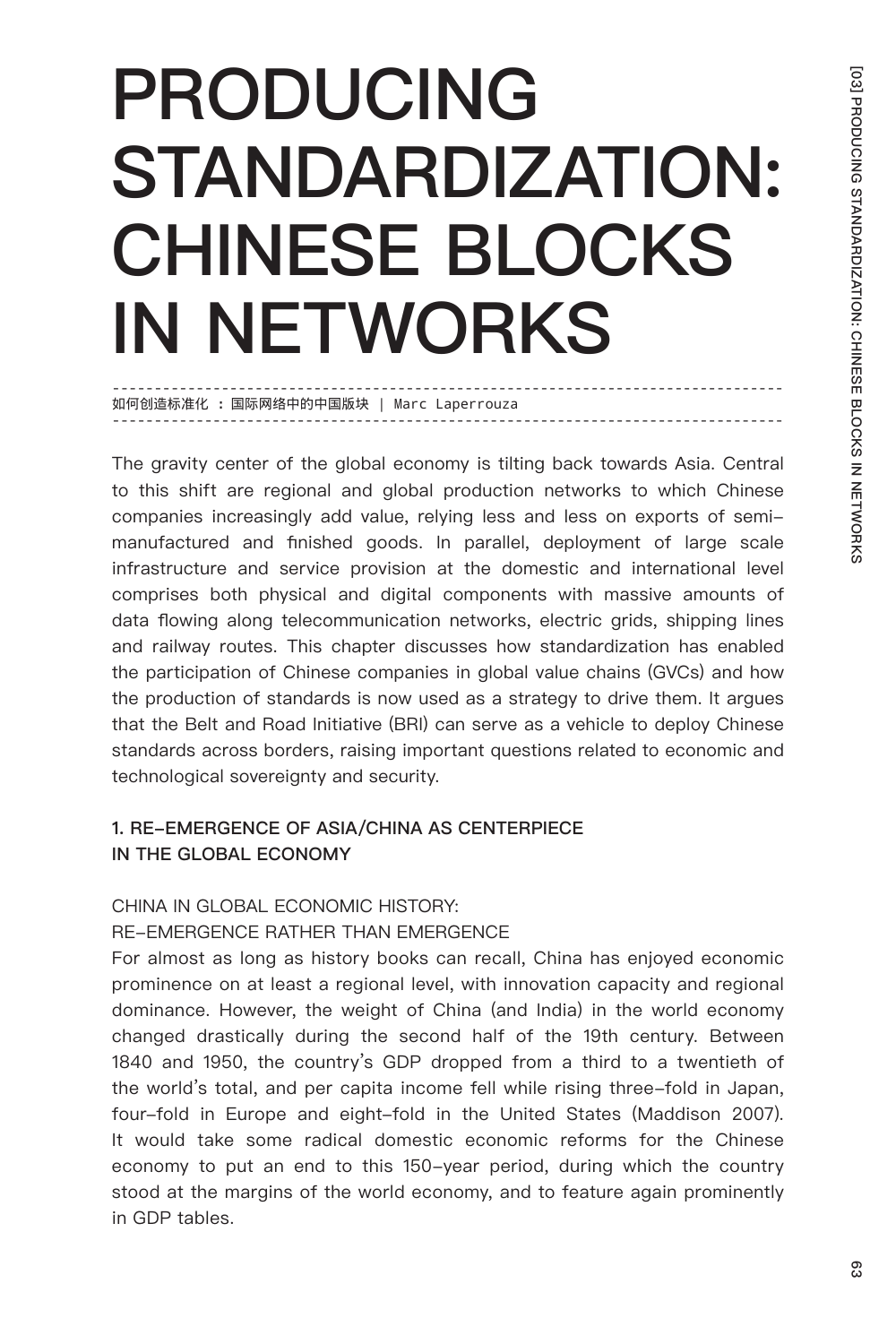![](_page_4_Picture_0.jpeg)

THE WORLD'S ECONOMIC CENTER OF GRAVITY. Often dominant at home, Chinese manufacturers seldom maintain the lead in host markets. The economic center of the globe is calculated using an average of countries' locations weighted by their GDP.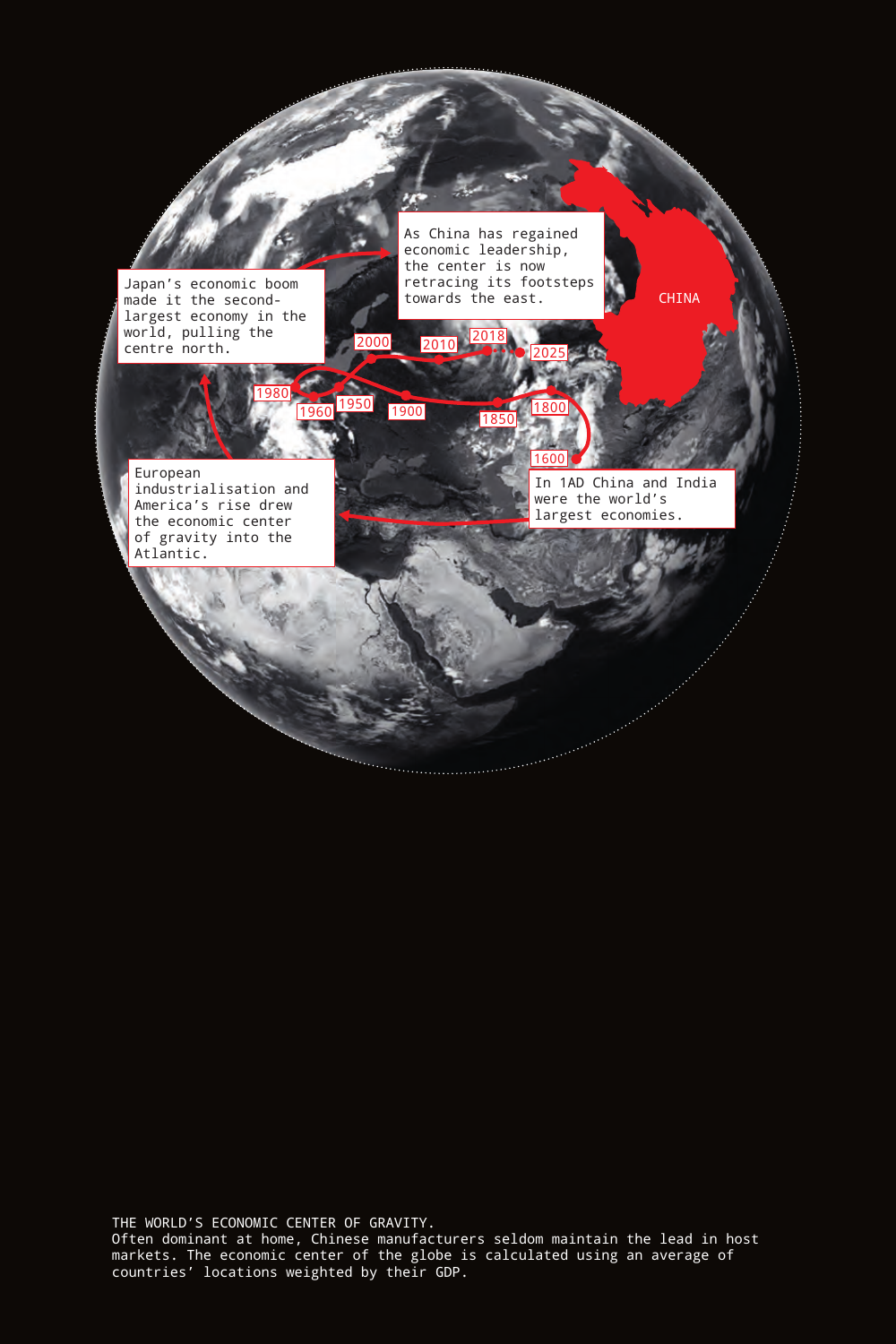Ushered in by Deng Xiaoping, the open door policy reconnected the country with the global economy, initially with lightweight industries, later with heavy industries and electronics, and now increasingly with critical infrastructures and services.

The shift of economic gravity back toward the East should not be attributed solely to China. Japan's post-war recovery, followed by the emergence of the four "little dragons",<sup>1</sup> laid the ground for reversing the trend of Western-centric economic powers. These newcomers developed largely thanks to their connection to other economies, at times in the vicinity, at times on the other side of the world. The permanent movement of production means from Japan to other Asian economies created over time a large and intricate regional production network. Such networks proved to be very handy when the Chinese economy opened up again to trade and started to look for ways to participate in global production activities.

Another factor contributing to this shift was the fact that growth rates in Europe and, to a certain extent the United States, started to slow down. Whereas the world economy saw a succession of European empires dominate economic history from the 15th to the early 20th centuries, competition in the first half of the 21st century has taken place between Beijing and Washington. For the past 50 years, the United States, Europe and Japan have dominated exports in information and communication technologies (ICT), embedding many homegrown standards in products and services used throughout the world (e.g., GPS, GSM, VGA, etc.). China's economic development and technological progress in particular fields (telecommunications, machine learning, etc.), coupled with the sheer size of its economy has started to threaten US economic and technological dominance. Whereas some already point to a new Cold (technology) War, one should keep in mind that the level of interconnection between economies is unprecedented in world economic history and that most countries (and consumers) benefit from such interdependency.

#### A LOT OF PLANNING AND GOOD TIMING

For all its political leadership, planning and implementation capability, the Chinese government also owes its impressive economic turnaround to a number of exogenous factors. The liberal agenda championed by the United States and the United Kingdom during the 1980s paved the way for deregulation across the world. As a result, the flow of goods, capital and technologies increased notably thanks to an international framework conducive to exchange and development. Reduction of tariffs on the trade of IT products<sup>2</sup> in the framework of the Uruguay Round was accompanied by attempts to address the growing service component through an agreement on basic telecommunications services, introducing among other things the concept of technological neutrality. In effect, governments were recognizing the importance of innovation, intellectual property and

<sup>1</sup> South Korea, Singapore, Taiwan and Hong Kong.

<sup>2</sup> The Information Technology Agreement (ITA) was concluded by 29 participants at the Singapore Ministerial Conference in December 1996.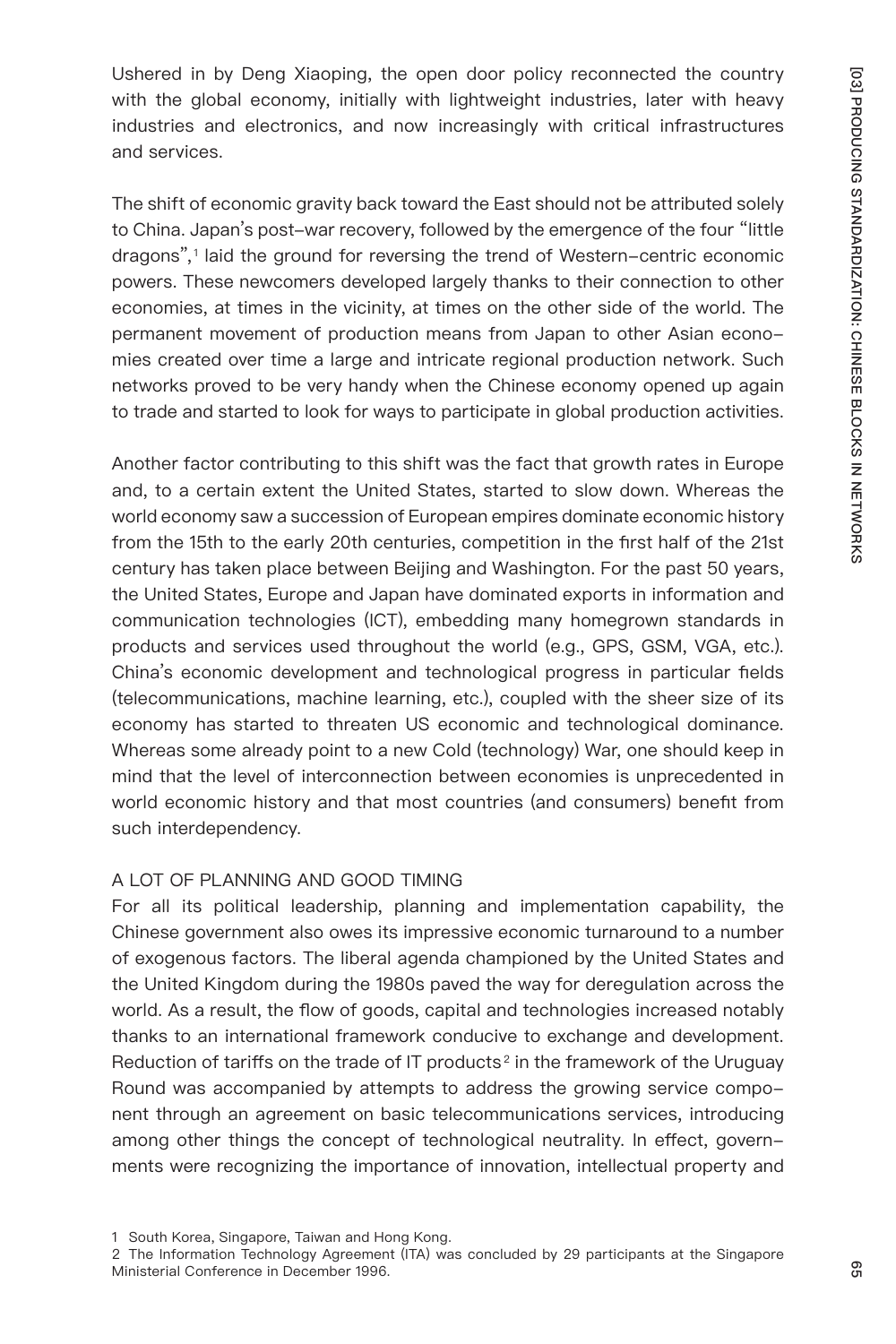| <b>TECHNOLOGY</b>                                                                    |                                   | <b>MARKET</b><br><b>SHARE</b><br>IN CHINA<br>% | <b>MARKET</b><br><b>SHARE</b><br>IN THE REST<br>OF THE WORLD % | FIRST-TIER<br><b>COMPONENTS</b><br><b>FROM CHINESE</b><br>SUPPLIERS % |
|--------------------------------------------------------------------------------------|-----------------------------------|------------------------------------------------|----------------------------------------------------------------|-----------------------------------------------------------------------|
| LEADING<br><b>LOCAL</b><br><b>PLAYERS</b><br>WITH<br><b>LOCAL</b><br><b>CONTENTS</b> | <b>SOLAR</b><br><b>PANELS</b>     | 100                                            | 50 <sub>0</sub>                                                | $70 - 85$                                                             |
|                                                                                      | <b>HIGH-SPEED</b><br>RAIL         | 100                                            | 5                                                              | $75 - 90$                                                             |
|                                                                                      | <b>DIGITAL</b><br><b>PAYMENTS</b> | 95                                             | 10                                                             | >85                                                                   |
| LEADING<br><b>LOCAL</b><br><b>PLAYERS</b><br>WITH<br>FOREIGN<br><b>CONTENTS</b>      | WIND<br><b>TURBINES</b>           | 80                                             | 5                                                              | $60 - 75$                                                             |
|                                                                                      | <b>ELECTRIC</b><br>VEHICLES       | 95                                             | 5                                                              | $60 - 75$                                                             |
|                                                                                      | CARGO<br><b>SHIPS</b>             | 90                                             | 45                                                             | $40 - 50$                                                             |
|                                                                                      | AGRICULTURAL<br>MACHINERY         | 88                                             | 19                                                             | $60 - 80$                                                             |
|                                                                                      | SMART-<br><b>PHONES</b>           | 85                                             | 25                                                             | $35 - 50$                                                             |
|                                                                                      | <b>CLOUD</b><br><b>SERVICES</b>   | 70                                             | 8                                                              | $35$                                                                  |
|                                                                                      | ROBOTICS                          | 5 <sub>0</sub>                                 | 15                                                             | $25 - 45$                                                             |
| LAGGING<br><b>LOCAL</b><br><b>PLAYERS</b>                                            | SEMI-<br><b>CONDUCTORS</b>        | 5                                              | 5                                                              | < 10                                                                  |
|                                                                                      | AIRCRAFT                          | < 5                                            | <1                                                             | $20$                                                                  |

CHINESE PRODUCERS NON-CHINESE PRODUCERS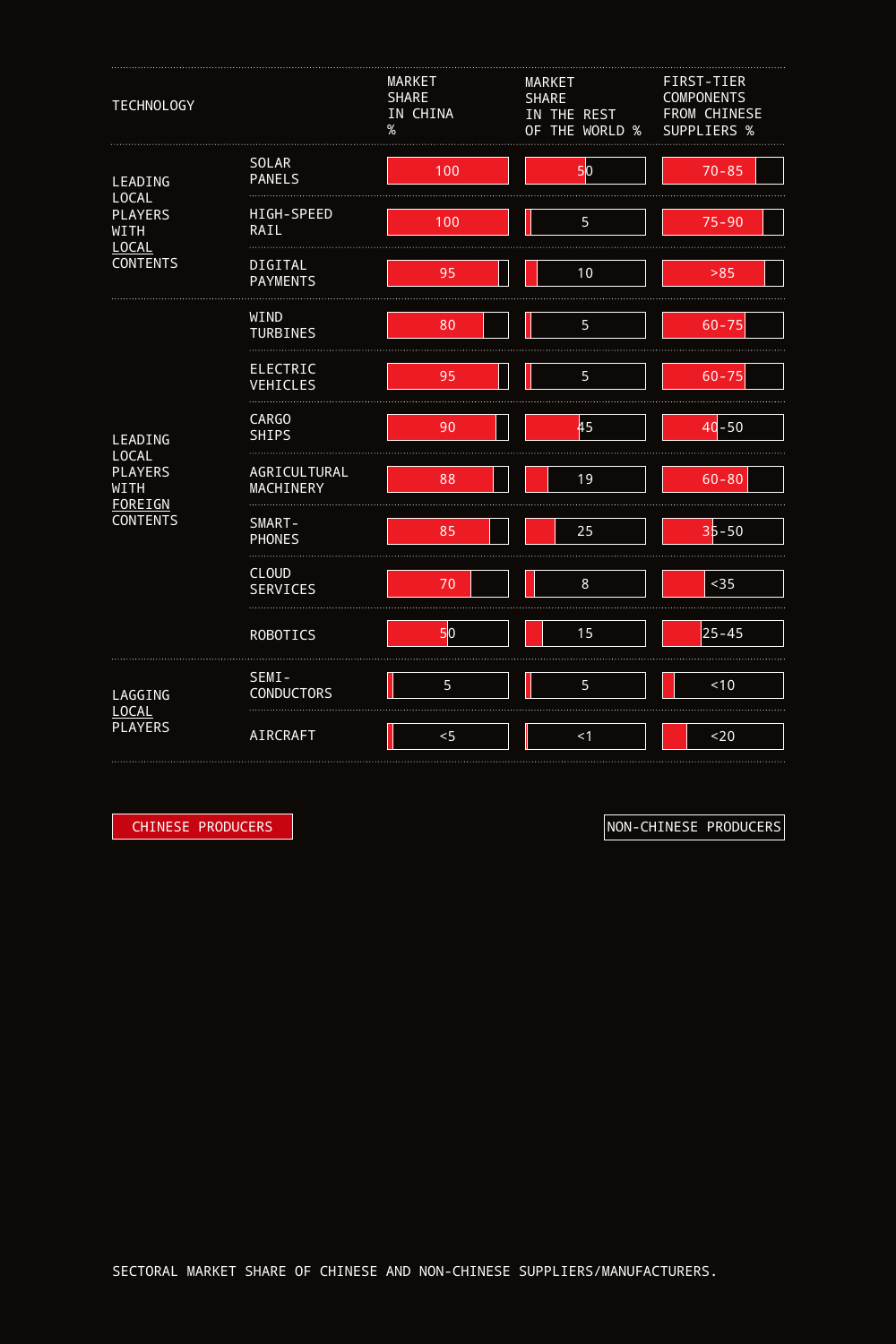the flow of technology for economic growth.<sup>3</sup> Technological developments and trade-related measures significantly lowered transaction costs. This made it even easier to scatter production facilities across the world in search of the lowest production costs (and working standards…). In other words, China's economic re-emergence coincided with, and benefited from, a number of factors that brought economies closer than they had ever been.

#### FROM SHIPS TO CHIPS?

The phenomenal growth of international trade and sophisticated intrication of suppliers, contract manufacturers and other actors in the supply chain is due in large part to technology and trade agreements. It probably owes as much, if not more, to an innovation in logistics. The fragmentation of production and the ensuing acceleration of trade has indeed been made possible by the standardization of containers initiated in the United States at the end of the 1950s (Levinson 2006). The standardization was actually an attempt to regain competitiveness for US ports by simplifying logistics, reducing overall transport time and, in the end, the total cost.

Fast-forward 50 years and one could observe a similar pattern of standardization in the field of telecommunication manufacturing. Companies like MediaTek, a Taiwanese chipset manufacturer in search of competitive advantage, transformed some parts of the handset manufacturing business by offering turnkey solutions. This opened the door to Chinese companies with limited technical know-how but a good understanding of particular markets to match demand and offer, in a cost-effective manner, something that would have been totally impossible without the standardization of components throughout the value chain.

Being able to sell globally operable mobile phones while having limited technical knowledge wasn't a given. In fact, until not so long ago a European traveler crossing the Atlantic would not have been able to use her mobile phone in the United States as manufacturers (and operators) on both sides of the ocean were battling to impose their homegrown telecommunication standards. The telecommunication industry clearly illustrates the importance of standards in economic growth and, to a certain extent, why they have become so central to governments intent on ensuring technological dominance for their domestic industries and companies.

In the field of telecommunications, the Chinese government had been extremely keen at the turn of the century to promote TD-SCDMA, a "homegrown" standard for 3G.<sup>4</sup> Its enthusiasm extended to China Mobile, assigning its deployment as a way to find an alternative to European or American standards.

<sup>3</sup> The agreement on Trade-Related Aspects of Intellectual Property Rights (TRIPS) enshrined IP into the trading system in 1995.

<sup>4</sup> Time Division Synchronous Code Division Multiple Access (TD-SCDMA) was jointly developed by the Chinese Academy of Telecommunications Technology, Datang Telecom and Siemens.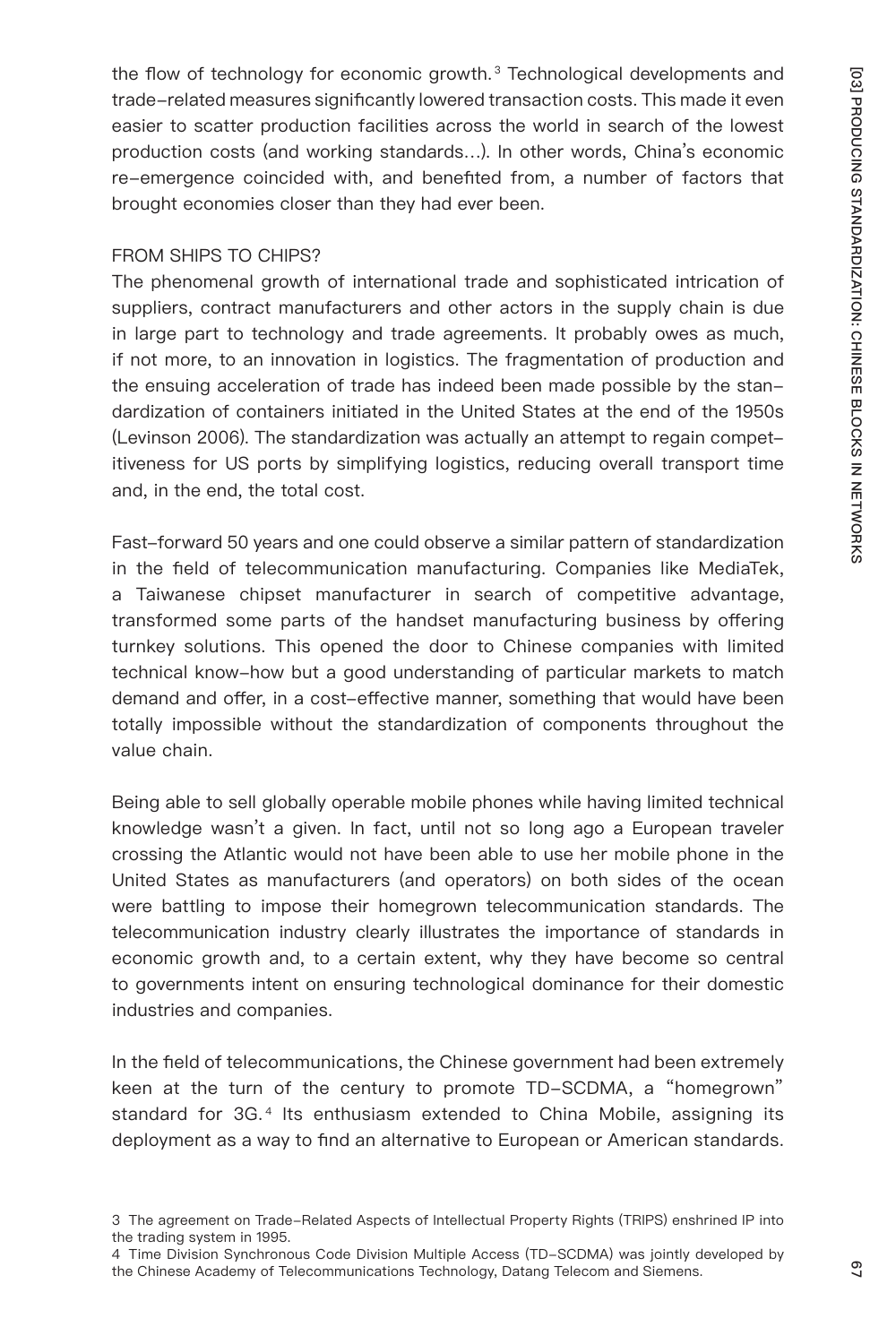![](_page_8_Figure_1.jpeg)

![](_page_8_Figure_2.jpeg)

![](_page_8_Figure_3.jpeg)

LY HUBS OF TRADE IN VALUE-ADDED TO VARIOUS NETWORKS IN THI<br>DITIONAL TRADE NETWORKS). (TRADITIONAL TRADE NETWORKS). SUPPLY HUBS OF TRADE IN VALUE-ADDED TO VARIOUS NETWORKS IN THE ICT SECTOR